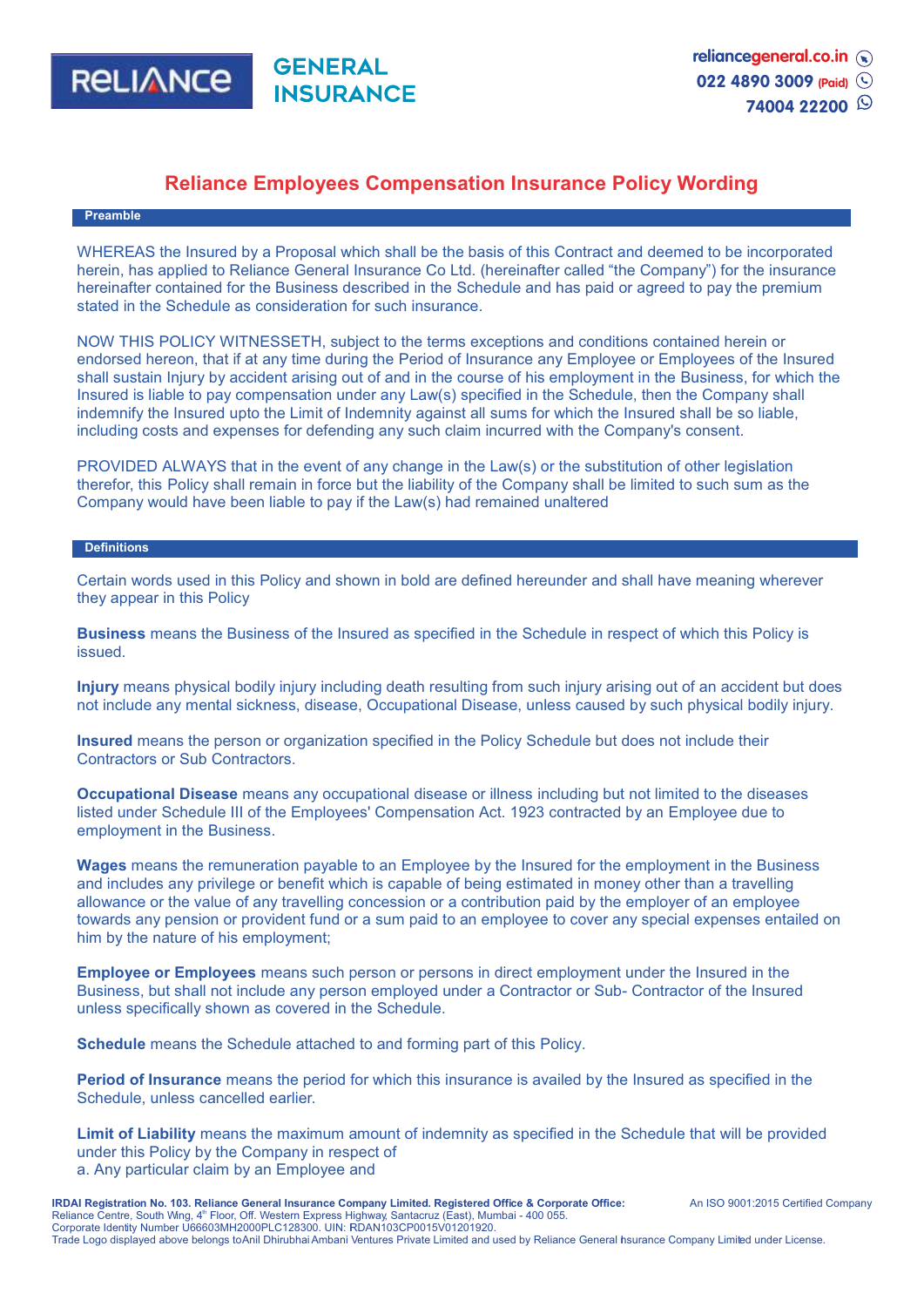

b. All claims arising out of all accidents for any number of Employees during the Period of Insurance.

#### **Exclusions**

This Policy shall not cover liability of the Insured:

a. For Injury caused to Employee by accident directly or indirectly caused by or arising from or in consequence of or attributable to war, invasion, act of foreign enemy, hostilities (whether war be declared or not) civil war, mutiny, insurrection, rebellion, revolution or military or usurped power, nuclear weapons material, ionising radiations or contamination by radioactivity from any nuclear fuel or from any nuclear waste from the combustion of nuclear fuel.

b. For Occupational Diseases contracted by an Employee.

c. For interest and/or penalty imposed on the Insured under any law or otherwise.

d. Under any Law for medical expenses in connection with treatment of any Injury sustained by an Employee.

e. For persons employed in the Business under a Contractor or Sub-Contractor of the Insured unless specifically covered in the Schedule.

f. For Injury sustained by person whilst in the employ of the Insured otherwise than in the Business and/or who has is not declared for insurance under this Policy.

g. Assumed by agreement which would not have attached in the absence of such agreement.

h. For any sum which the Insured would have been entitled to recover from any party but for an agreement between the Insured and such party.

I. For any accident occurring whilst the Employee is under the influence of intoxicating liquor or drugs.

j. For any incapacity or death of an Employee resulting from his/her deliberate self-injury or the deliberate aggravation of an accidental Injury.

#### **Conditions**

1. **The Contract:** This Policy and the Schedule shall be read together as one contract and any word defined herein and shown in bold shall bear such specific meaning wherever it may appear in the Policy or the Schedule.

2. **Due Observance:** The due observance and fulfilment of the terms, conditions and endorsements of this Policy so far as they relate to anything to be done or not to be done by the Insured shall be condition precedent to any liability of the Company to make any payment under this Policy.

3. **Mis-representation/Non-Disclosure:** This Policy shall be void in the event of any mis-representation or nondisclosure in the Proposal and the Insured is deemed to warrant the truth and accuracy of the statements and answers in the Proposal which form the basis of this Policy.

4. **Written Communication:** Every notice or communication to be given or made under this Policy shall be delivered in writing to the Company.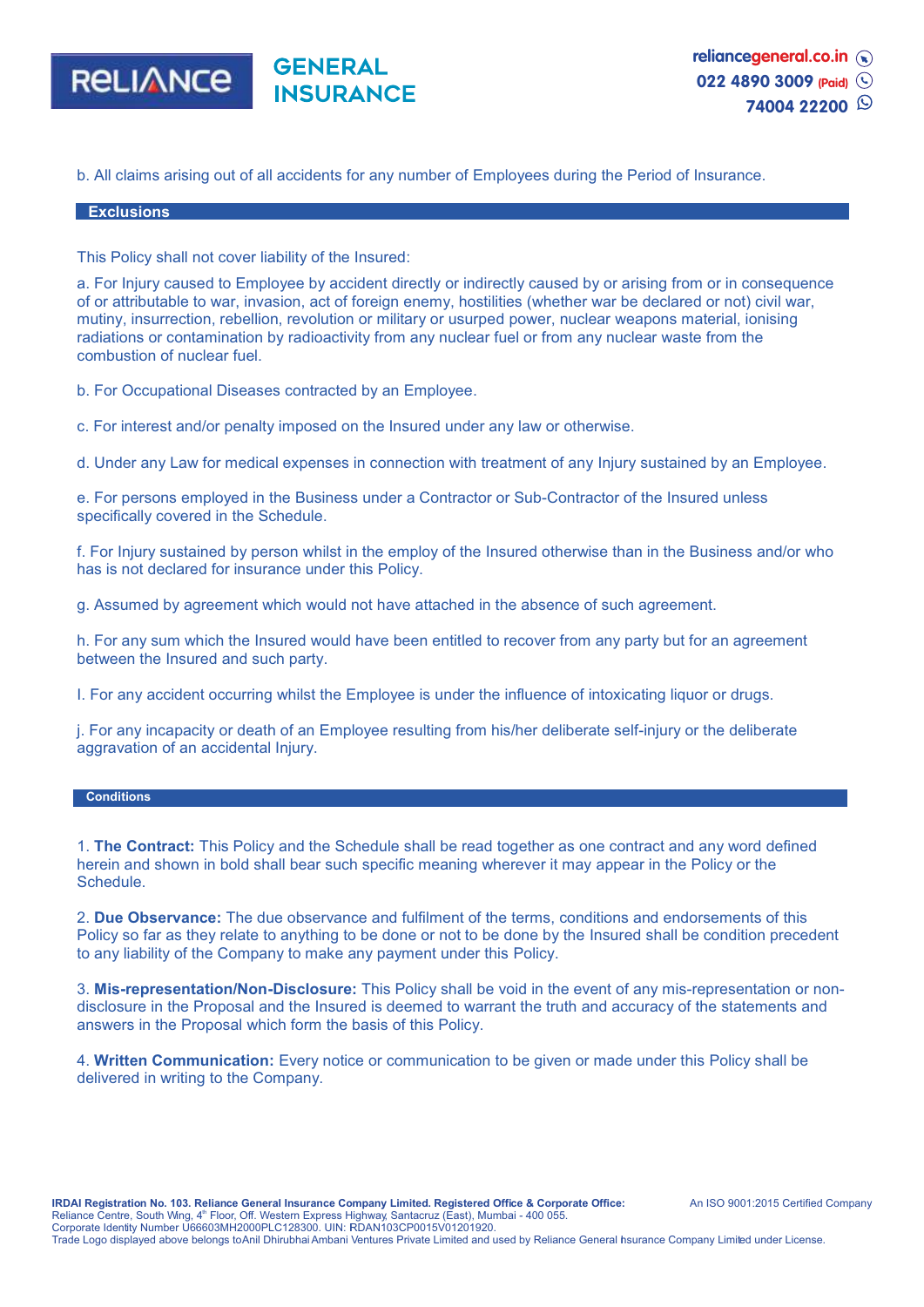

5. **Safeguards:** The Insured shall take reasonable precautions to prevent accidents and disease and shall comply with all statutory obligations, manufacturer's recommendations and other safety regulations in conduct of the Business.

6. **Claim Intimation:** In the event of any occurrence which may give rise to a claim under this Policy the Insured shall as soon as possible, and in any case within a period of thirty days of such occurrence, give notice thereof to the Company in writing with full particulars. Every letter claim writ summons and process shall be notified to the Company immediately on receipt. Notice shall also be given to the Company immediately the Insured shall have knowledge of any impending prosecution inquest or fatal enquiry in connection with any such occurrence as aforesaid.

7. **Company's Rights After Loss:** No admission offer promise or payment shall be made by or on behalf of the Insured without the consent of the Company which shall be entitled, without being obliged to do so, if it so desires to take over and conduct in his name the defence or settlement of any claim or to prosecute in his name for its own benefit any claim for indemnity or damages or otherwise and shall have full descretion in the conduct of any proceedings and in the settlement of any claim and the Insured shall give all such information and assistance as the Company may require.

8. **Duty to Declare Employees & Wages:** It is clearly agreed and Understood that the Insured shall be bound at all times to declare all Employees and Wages payable in respect of such Employees on the basis of which the Premium for this Policy is calculated.

In case of increase in Employees or Wages subsequent to insurance, Insured shall keep the Company intimated and obtain Endorsement by payment of necessary additional premium.

The Insured shall as and when require by the Company permit inspection of its records to verify the Wages and Employees and shall also provide duly authenticated copies thereof if so required the Company.

## 9. **Average:** Notwithstanding anything contained hereinabove,

i. a. If the number of Employees (whether on duty or otherwise) employed by the Insured on the date of accident is higher than the number covered under this Policy, the Company shall indemnify Insured's liability arising out of such accident, only in such proportion that the number of Employees covered bears to the Employees found employed on the date of accident.

b. If the amount of Wages declared for this insurance for all Employees is less than the actual Wages paid until date of accident, the Company shall be liable to indemnify on any claim only in proportion that the Wages declared bears to the Wages paid. For the purpose of this clause, the Wages declared shall be calculated proportionately for the period from commencement of Policy until date of accident for comparison with the actual wages paid during such period to determine applicability of this clause.

c. If the liability of the Insured for any claim by an Employee is determined on the basis of Wages higher than covered under this Policy, the Company shall be liable to indemnify only in proportion that the Wages covered under the Policy for the Employee/Employees bears to the Wages on the basis of which Insured is held liable. For the purpose of this clause, the Wages covered in respect of any Employee shall be deemed to be the average wage per Employee in the category under which the Employee falls as specified in the Schedule, unless actual Wages paid at the time of accident is substantiated by submission of documentary evidence to the Company.

ii. If more than one of the above clauses is found applicable in respect of a claim, only such clause under which the liability of the Company is least shall be applied.

10. **Maintenance of record of Employees/Wages:** The Insured undertakes to maintain an accurate record of the Employees and Wages in respect of the Business throughout the Period of Insurance, in compliance with all statutory requirements or otherwise, and allow the Company to inspect such records during or upon expiry of this Policy.